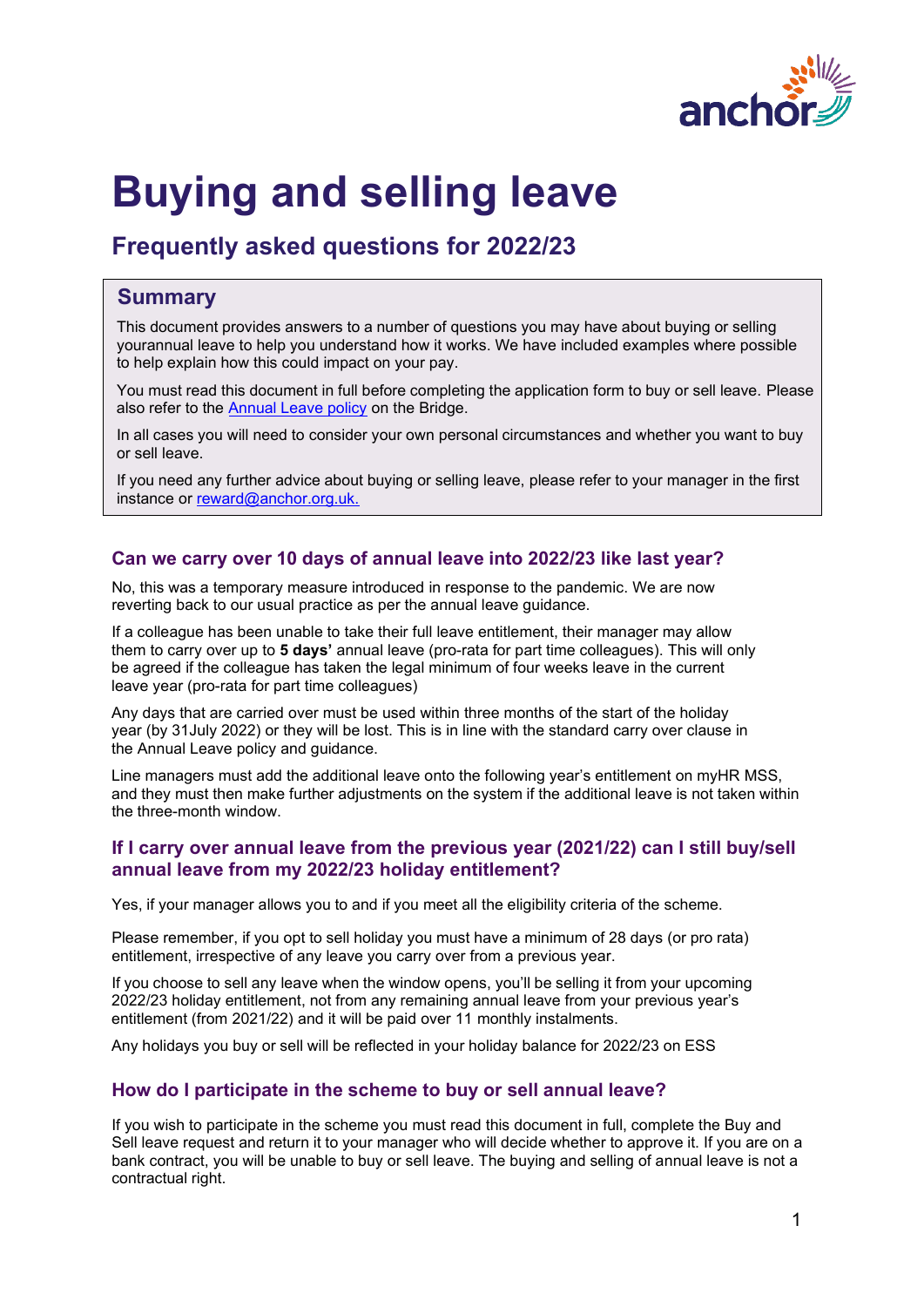

# **When am I able to buy or sell my leave entitlement?**

There is one opportunity to buy or sell your annual leave each year. You will be able to make a request to your line manager to buy or sell your annual leave entitlement between 01 February and 31 March 2022. All requests must be approved by your line manager. Any changes to payroll will take effect from May 2022. If you are a new starter and started after the enrolment period, you will have to wait until the next enrolment period before you can take advantage of this benefit.

# **Do I need to buy or sell full days of leave or can I buy a ½ day?**

Additional leave must be bought in full days (for full time colleagues) or the equivalent number of hours, if you are part time and that is how your leave is currently calculated. If you work full time you can buy or sell in full days only, not half days.

#### **Can other people buy my leave entitlement?**

No. Your leave entitlement is for you only. If they meet the qualifying criteria, they can buy additional leave themselves.

#### **I am in my probationary period; can I buy or sell additional leave?**

Yes, as long as you are in our employment during the enrolment period (Feb/Mar) and meet the qualifying criteria.

### **Can I buy or sell 5 days leave in my 20th year when I get 4 weeks extra leave?**

Yes, you can make an application. It will be your manager's decision to approve or decline the request.

#### **I have more than one role, can I buy or sell leave for all of my jobs?**

Yes. You can buy the equivalent of 5 days for each of your roles.

#### **Who will approve my request to buy or sell leave?**

Your manager will review and check the forms and make a decision whether to approve or decline your request by the end of March. They will then inform you of their decision. There may be cases where a request to buy or sell leave is declined. This could be due to operational requirements, such as problems associated with cover or service delivery. Approvals will not be made on a first come, first served basis. If your request to buy or sell leave is declined your manager will inform you of the reasons for this. If your manager approves your request, the payments (if you have sold leave) or deductions (if you have bought leave) will start from your May pay.

#### **Once the decision to buy or sell leave has been approved, is it permanent or a yearly choice?**

Any approved requests to buy or sell leave are not permanent. Requests will need to be made on an annual basis during the enrolment period. There is no guarantee that if you have received approval to buy or sell leave one year, you will automatically receive it again the next.

#### **What is classed as a day's leave?**

A day's leave is your normal working day. If you work 5 hours per day, 5 hours would be classed as a day's leave.

#### **How is the value of a day's leave calculated?**

If you work full time and over 5 days per week the value of a day's annual leave entitlement is determined by dividing your gross basic annual salary by 52.147 weeks, then dividing by 5 days for example:

Annual salary £30,000 divided by 52.147 = £575.30 days divided by  $5 = \text{\textsterling}115.06$  daily value.

If you work part time or on a 7-day rota the value is worked out on an hourly basis. If your pay rate is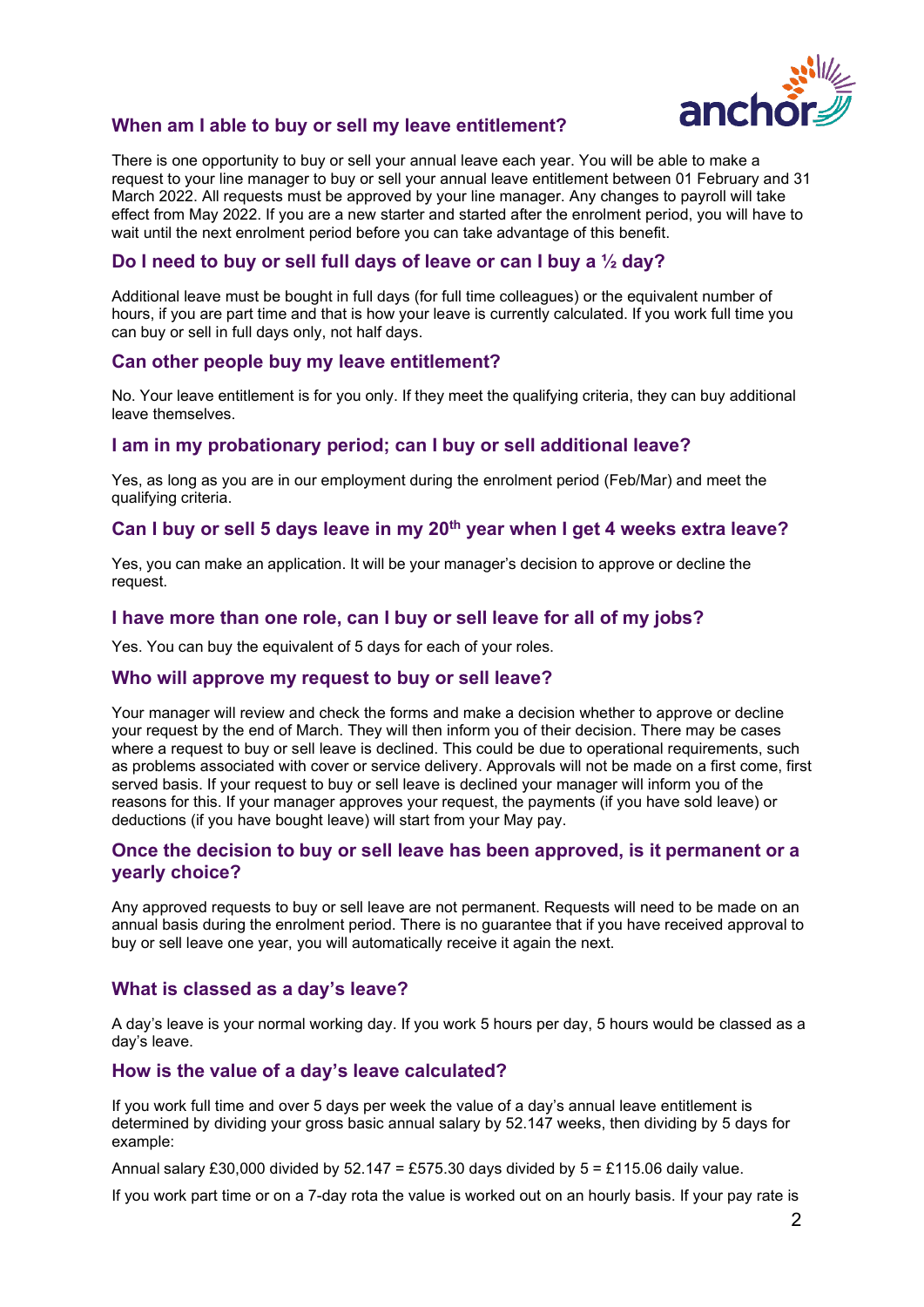

given as an annual salary (and not as an hourly rate), to calculate your hourly rate you heed to vour part-time your part-time basic salary by the number of weeks (52.147) in a year and then by the number of hours you are contracted to work in a week, for example if you earn £10,000 and work 20 hours:

Annual salary is £10,000 divided by 52.147 weeks divided by 20 hours per week = £9.59 hourly rate.

To calculate the daily value, you then multiply the hourly rate by the number of hours you normally work a day.

# **I have chosen to participate in this scheme, but now wish to change my mind. Can I do this?**

No. Once you have made the decision to either buy or sell leave, this has been approved and payroll has processed the first adjustment to your pay, you are unable to opt out of the scheme for that annual leave year.

The only exceptions to this will be if you have a 'lifestyle event'. Some examples of this are:

- Long-term absence
- Leaving employment
- Marriage, divorce/separation
- Change to place of work, significant change in role or contractual hours
- Birth or adoption of child
- Death of a dependant
- Significant change in partner's circumstances

If you do need to make changes because of the above, you must do so in writing to your manager giving a minimum of one months' notice. Your manager will then notify Payroll in Bradford.

# **How will managers budget for additional leave?**

There should be no significant impact on financial budgets. Managers need to assess the impact on resources to deliver services before approving any requests.

# **If a location manager buys additional leave, how are additional relief costs paid for?**

The salary that we are not paying to the location manager can be used to pay for cover whilst they are on leave.

# **Will there be a cost implication to residents who have to pay for cover for colleagues that buy additional leave?**

Residents will not need to pay any more money. Colleagues will be taking a reduced salary to buy additional leave. This saving can be used to pay for additional cover if required.

# **Buying leave**

By buying annual leave you will be entering into a salary sacrifice arrangement with Anchor.

# **What is a salary sacrifice?**

A salary sacrifice is where you give up your right to some of your cash pay / salary due under your contract of employment for a non-cash benefit. When you buy additional leave, you are agreeing to a reduction in your gross cash pay. This means that you will pay tax and NI on your pay after the reduction. As a result, you will pay less tax and NI and you will be entitled to reduced pay in exchange for more annual leave. A salary sacrifice arrangement is an amendment to your contract of employment.

A salary sacrifice arrangement could impact on your entitlement to state benefits, e.g. state second pension. We have provided answers to these questions in general in this document but you should seek independent financial advice or advice from your local Job Centre Plus office on what would be appropriate for you.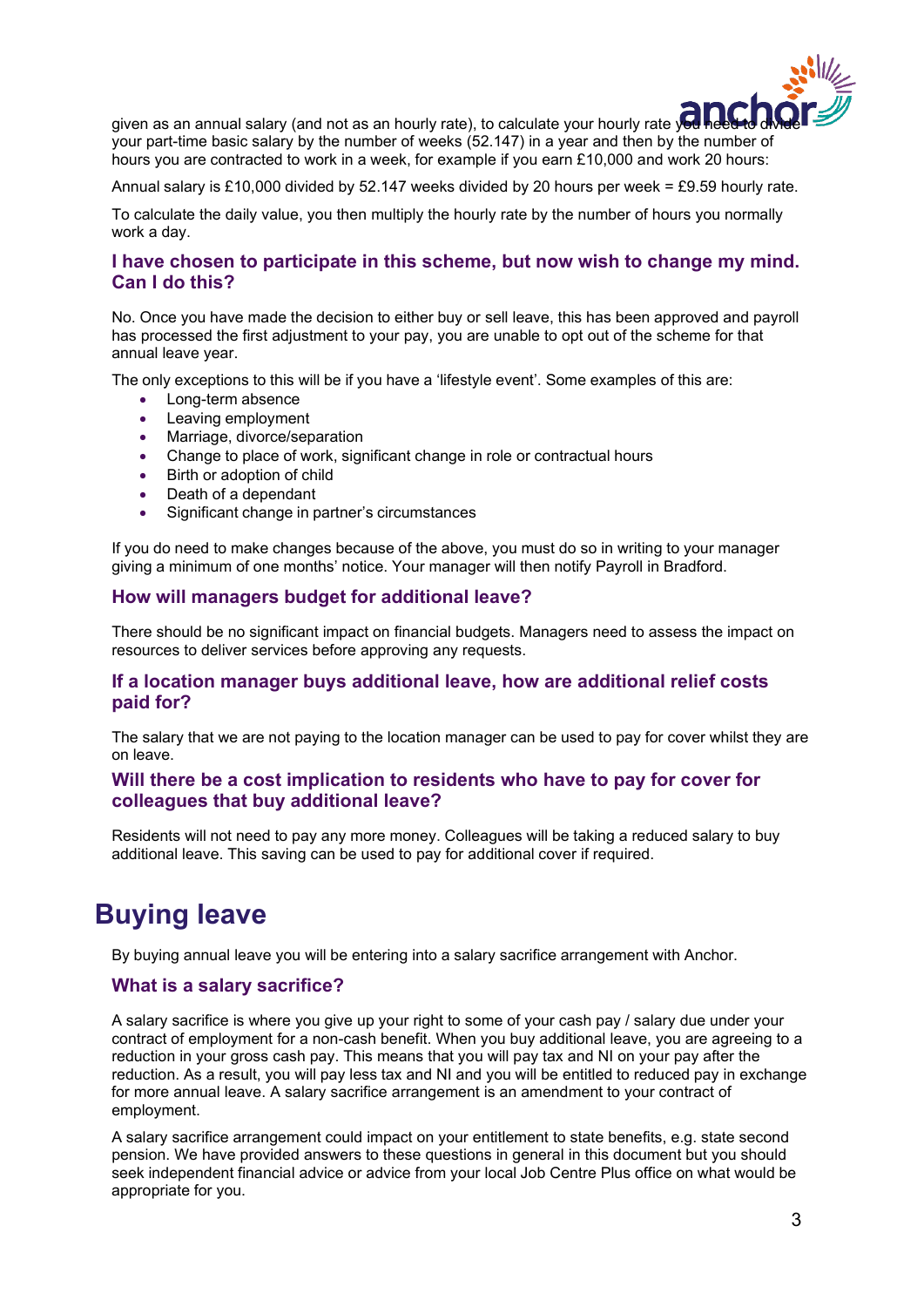

# **How much additional leave can I buy?**

You can buy up to 5 days' / 1-week additional leave (or pro rata if you are a part time colleague). The leave you can buy is based on your contracted hours and does not include overtime.

# **What are the qualifying criteria for buying additional leave?**

You have to earn more than the Lower Earnings Limit (LEL) to buy extra leave as otherwise it may affect any statutory payments available to you. The LEL each year is available on the HMRC website [\(www.hmrc.gov.uk\)](http://www.hmrc.gov.uk/).

You have to be earning above the National Minimum Wage once any salary sacrifice deductions have been made. You legally cannot reduce your pay below the NMW.

As Anchor now pay all colleagues the Real Living Wage as a minimum, this may increase more colleagues' chances of a successful application.

#### **What are the minimum hours to qualify to buy additional leave?**

There are no minimum hours to qualify; part time colleagues are also able to buy additional leave. Eligibility is based on your current leave entitlement and your salary compared to the lower earnings limit and National Minimum Wage. If you are on a bank contract, you will be unable to buyor sell leave.

#### **How much will it cost me to buy additional leave and how will it affect my tax and national insurance contributions (NIC)?**

Your annual salary will be used to calculate how much it will cost you to buy leave. It will be based on the equivalent daily rate (for full time colleagues) or hourly rate (for part time colleagues) that you are paid (see question on page 2 for how we will calculate the value of a day's leave). The deduction to your salary is made from your gross pay, not net pay. This means that you will pay tax and NIC on your pay after the value of the leave has been taken out. As a result, you will pay less tax and NIC and you will be entitled to reduced pay in exchange for more annual leave. This is called a salary sacrifice.

### **I have decided to buy additional leave, what changes will I see in my pay?**

If you have chosen to buy additional leave your salary will be reduced by the value of the additional leave you have bought and the value of that leave will be deducted in 11 equal instalments from your pay for the rest of that leave year. See Example 1 for how these instalments are calculated.

# **If I buy additional leave, over what time scale will I pay for it?**

If you choose to buy additional leave your monthly salary will be reduced by the value of the additional leave over 11 instalments through a salary sacrifice arrangement. The deductions will start in May.

#### **Is there a time limit for taking any additional leave bought?**

We would expect any additional leave bought must be taken in the same holiday year that you are paying for it. However, this is for your manager to approve.

# **I have bought some additional leave but am now struggling to take it. Can I either be paid for this leave or carry it over into the next annual leave year instead?**

We would expect you to use all of the additional leave you bought through the scheme in that annual leave year. We are not able to pay you for any additional leave you have been unable to take. It can be carried over into the next leave year to a maximum of 5 days (pro rata for part time colleagues) subject to your manager approval.

If you buy additional leave you need to plan carefully at the beginning of the year to make sure it is used.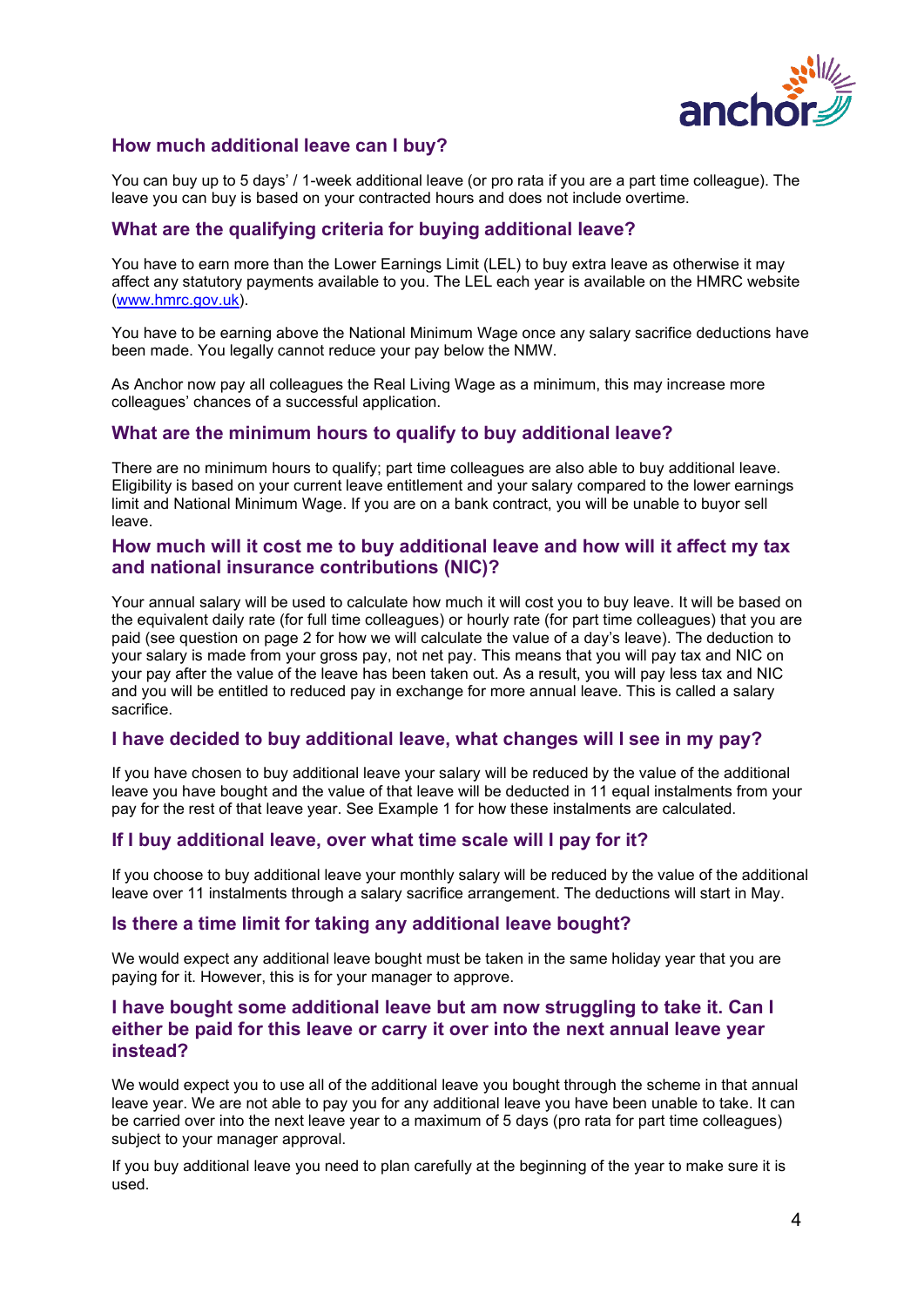

# **Selling leave**

# **How much annual leave can I sell?**

The rules around selling annual leave are linked to the amount of statutory leave to which you are legally entitled. If your annual leave entitlement including bank holidays is more than the statutory leave entitlement of 28 days for the leave year you will be able to sell up to 5 days / 1 week leave (or pro rata if you are a part time colleague).

For example, if your annual leave entitlement is 28 days plus 8 bank holidays you will be able to sell up to 5 days' annual leave as your total leave entitlement is 36 days.

If your annual leave entitlement is 28 days and includes bank holidays you will not be able to sell any leave as we are legally required to give you this much leave as a minimum.

# **I'm have a leave entitlement of 30 days; can I still sell 5 days?**

You can only sell a maximum of 5 days (or pro rata for part time colleagues) as long as your remaining holiday does not fall below the statutory minimum of 28 days inclusive of bank/public holidays, or part time equivalent. So, in this instance you would be able to sell a maximum of 2 days.

# **I have decided to sell annual leave, what changes will I see in my pay?**

If you have chosen to sell some of your annual leave, you will receive this payment in 11 equal instalments over the rest of the leave year. This payment will be subject to tax & NI in the normal way. See Example 2, for how these instalments are calculated.

### **Can I choose to have the payment for selling my leave in one lump sum, e.g. at Christmas?**

No. If you choose to sell your leave you will receive the payment in 11 equal instalments which will start in your May pay.

### **How will selling leave affect my tax and national insurance contributions (NIC)?**

When you sell annual leave, the payment you will receive will be subject to tax and NIC through payroll in the normal way. As your earnings increase, typically your tax and NI will also increase.

# **Additional questions**

### **What is the impact on Statutory Maternity Pay/Adoption Pay of buying or selling leave? How will my SMP for the first 6 weeks of maternity leave be affected?**

Statutory Maternity pay is calculated at 90% average weekly earnings for the first 6 weeks, then 90% average weekly earnings or the weekly SMP rate for the next 33 weeks, whichever is lower. This is based on your gross salary during a qualifying period which needs to be higher than the lower earnings limit. SMP could therefore be impacted by your decision to buy leave as your gross salary will be reduced through a salary sacrifice.

You will continue to receive payment / deduction for any leave you have sold or bought through this period.

# **What is the impact on Statutory Paternity Pay of buying and selling leave?**

Statutory paternity pay is calculated at 90% average weekly earnings or the weekly SPP rate for 2 weeks, whichever is lower. This is based on your gross salary during a qualifying period which needs to be higher than the lower earnings limit. SPP could therefore be impacted by your decision to buy leave.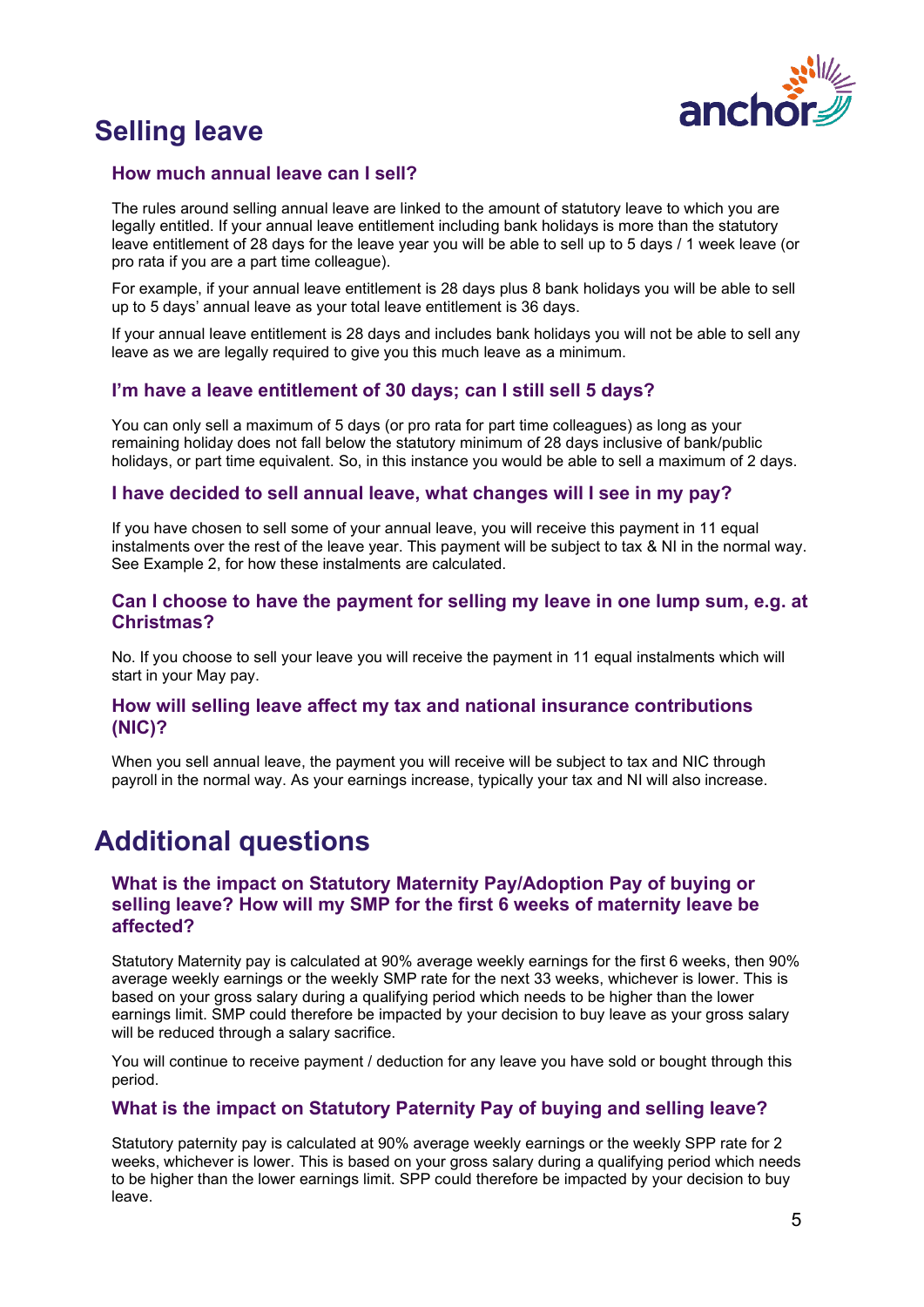

You will continue to receive payment / deduction for any leave you have sold or bought through this period.

# **How will any additional leave I have bought be affected if I go on sick leave? Will my SSP be affected?**

If you buy annual leave and then go off sick and are only in receipt of statutory sick pay, your deduction will be suspended, and the outstanding balance recovered from future months' pay.

You will continue to receive payment for any leave you have sold through this period.

#### **What happens if I take additional maternity, paternity or adoption leave or go onto unpaid sick leave?**

If you go onto a period of unpaid leave and have bought additional leave your deduction will be suspended, and the outstanding balance recovered from future months' pay.

#### **Can I participate in more than one salary sacrifice at the same time (e.g. additional leave and childcare vouchers)?**

Yes. As long as your reduced salary after the salary sacrifices does not fall below the Lower Earnings Limit (LEL) or National Minimum Wage. If this happens, you will need to make a decision as to which salary sacrifice agreement you want to continue with.

#### **Will there be an impact of buying or selling leave on student loan deductions?**

Yes. Your student loan deductions are calculated on your gross salary. If you buy leave your gross salary will be reduced. If this reduction takes your gross salary below the earnings threshold for student loans there will be no loan deduction.

Likewise, if through selling leave, your gross earnings increase above the threshold for student loan deductions, you may start paying them.

### **I get child/working tax credits. Will there be any impact on these of buying or selling leave?**

It depends on your personal circumstances. It is your responsibility to contact the tax credit helpline to advise them of any changes which affect your gross pay.

#### **How will buying or selling leave affect my life assurance?**

Your life assurance benefit will continue to be calculated on your gross salary before a salary sacrifice has been applied for buying leave. It will not be calculated on any additional payment made to you if you sell leave.

#### **Could there be an impact on my pension contributions of buying or selling leave?**

If you are in the pension scheme, employer and employee pension contributions will continue to be calculated on your gross salary before the salary sacrifice has been applied if you buy leave. They will not be calculated on any additional payment made to you if you sell leave.

Your overall pension contributions will continue to be calculated on overall pensionable pay.

#### **Will buying additional annual leave affect my basic state pension?**

Under current rules, you will only lose entitlement to basic state pension if you earn less than the Lower Earnings Limit. If this is the case, you will not be able to buy additional leave to ensure that your basic state pension entitlement is unaffected.

### **How will the purchase of additional annual leave affect any Attachment of Earnings Orders (AEOs) that I may have?**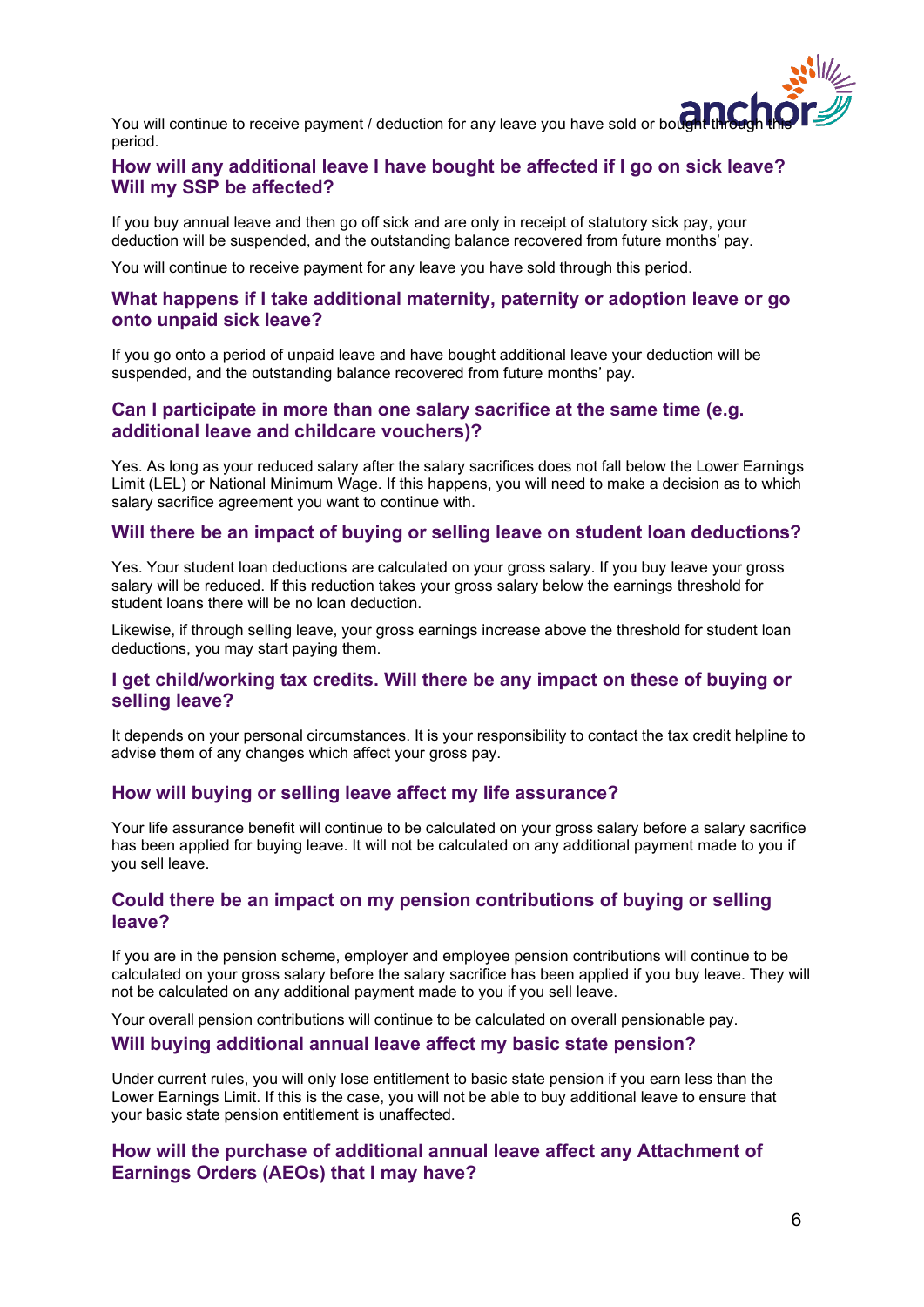

The payments of these arrears are normally calculated either via a fixed monthly amount or from a percentage of net pay available. Where you are in a salary sacrifice your net pay can be affected which may affect the level of the AEO deduction made. No deduction will be made if your net salary drops below the AEO threshold.

# **What happens if my pay is reviewed after I have signed the agreement to buy or sell additional leave?**

The payment or deduction will change and will reflect the rate of pay at the time of deduction or payment.

# **Example 1- Buying leave calculations:**

David is monthly paid and works 37.5 hours per week over 5 days. His annual salary is £18,000 and he is entitled to 28 days holiday including bank/public holidays.

He wants to buy an extra 3 days leave. This will cost him £207.12 (£18,000 / 52.147 /  $5 = £69.04$  daily rate x 3 days = £207.12).

David will sacrifice £18.83 (£207.12 / 11) of his pay for eleven months from May topay for the 3 additional days annual leave.

If it costs David £207.12 through salary sacrifice to buy an additional 3 days leave,the actual cost to him will be less than this due to savings made on tax and NI contributions.

Susan is monthly paid and works 20 hours per week over 4 days. Her annual salary is £9,500 per annum and she is entitled 112 hours annual leave (the equivalent of 28 days including bank/public holidays pro rata).

She wishes to buy an extra 2 days annual leave. This will cost her £91.08  $(E9,500 / 52.147 / 20 = E9.10$  per hour x 5 hours per day, her normal daily hours = £45.54 daily rate  $x = 2 = 0.08$ .

Susan's annual salary after the sacrifice is above the Lower Earnings Limit and her hourly rate after the sacrifice is above National Minimum wage so she will beable to buy the additional leave.

Susan will sacrifice £8.28 (£91.08 / 11) of her pay for eleven months from May topay for the 2 additional days.

If it costs Susan £91.08 to buy an additional 2 days leave through salary sacrifice,the actual cost to her will be less than this due to savings made on tax and NI contributions.